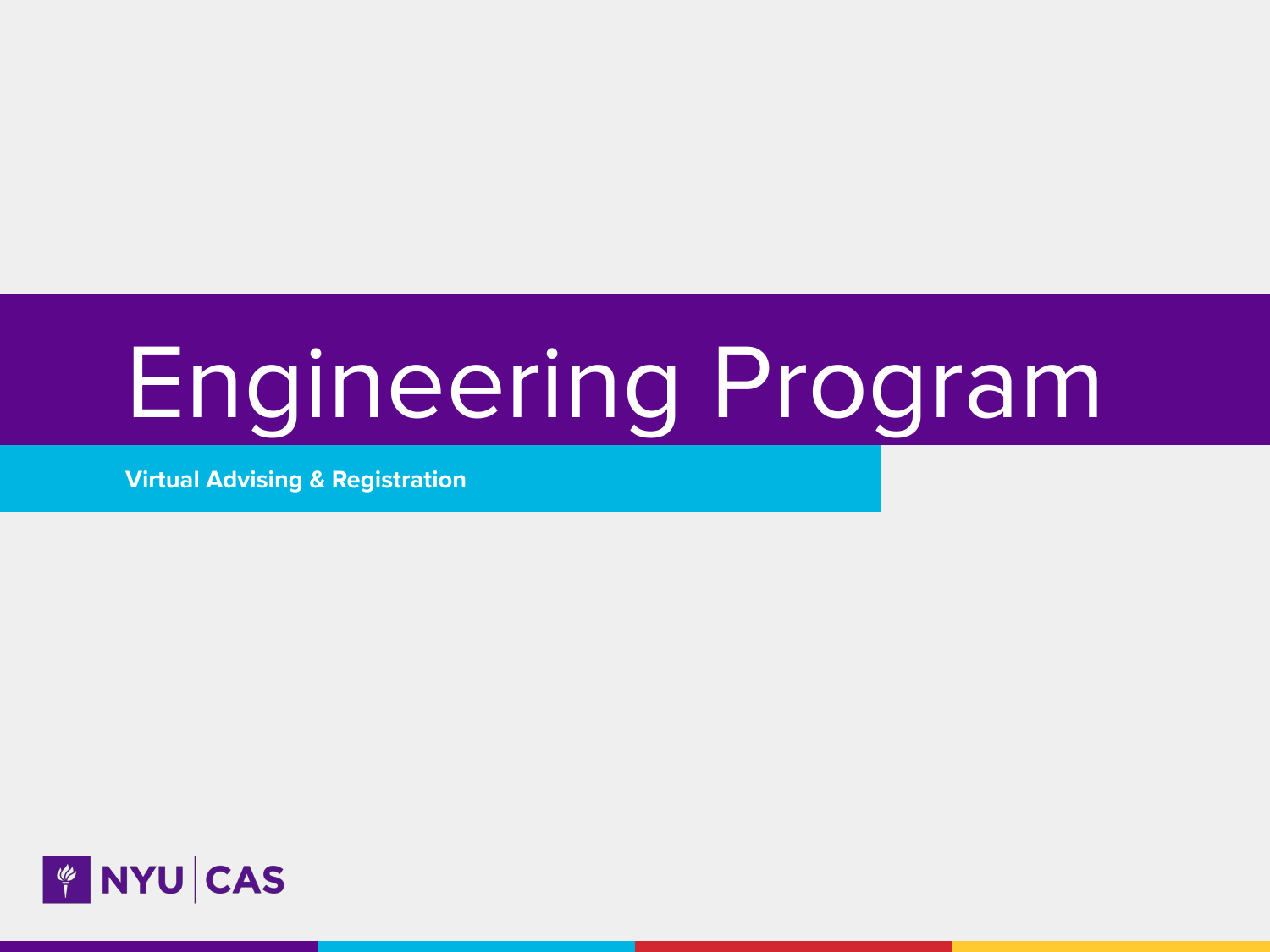## **CAS x Tandon Dual Degree Program**

- The CAS x Tandon dual degree program is a five year program in which students earn both a Bachelor of Science degree from the College of Arts and Science and a Bachelor of Science degree from the Tandon School of Engineering.
- Our offered degree combinations are:
	- B.S. in biology/B.S. in chemical and biomolecular engineering
	- B.S. in chemistry/B.S. in chemical and biomolecular engineering
	- B.S. in computer science/B.S. in computer engineering or electrical engineering
	- B.S. in mathematics/B.S. in civil, computer, electrical, or mechanical engineering
	- B.S. in physics/ B.S. in civil, computer, electrical, or mechanical engineering

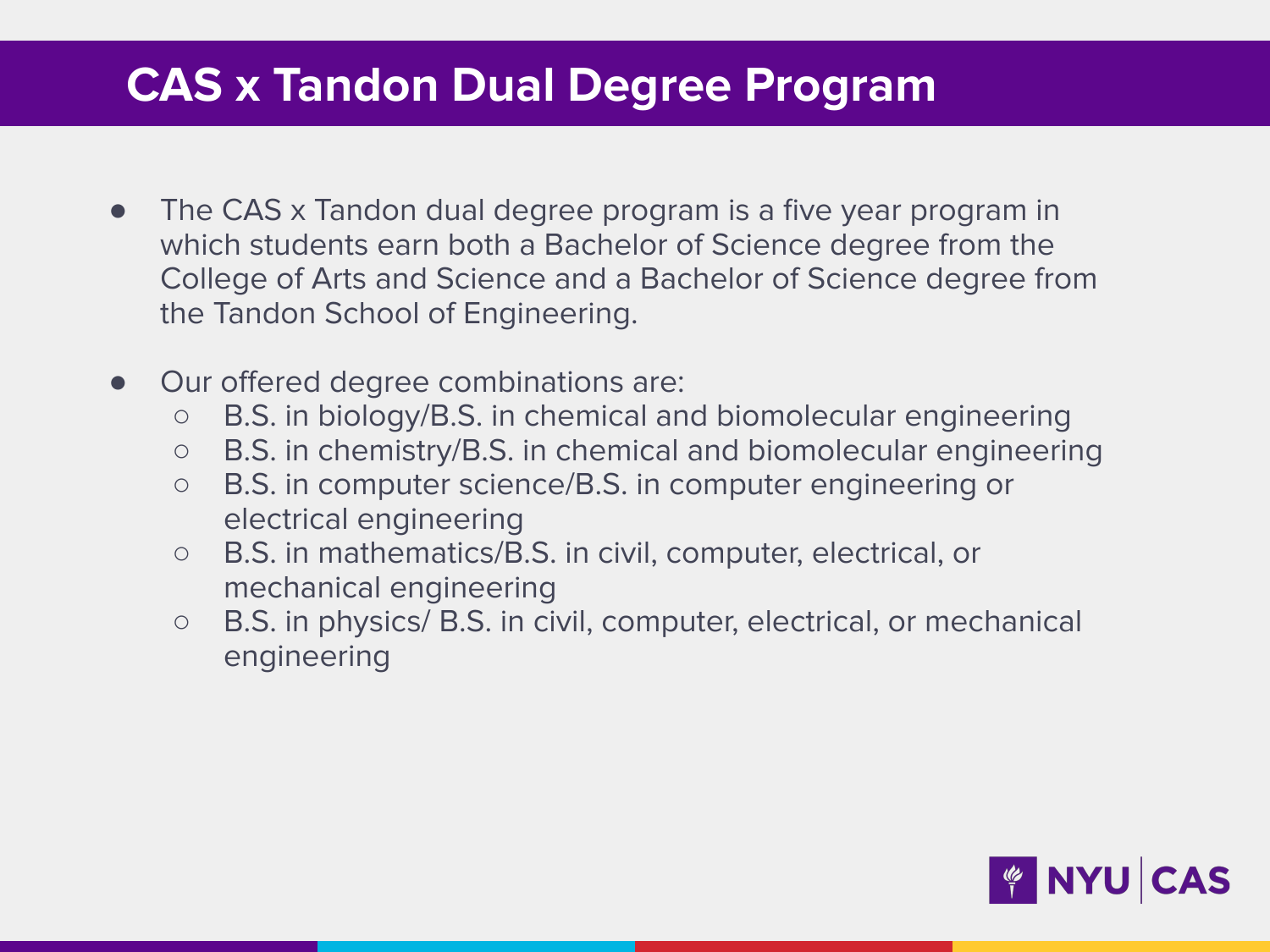# **Admissions**

- Students apply to the CAS x Tandon program while in high school and are admitted specially to the program
- Students who did not apply to the dual degree program while in high school can take any of the below steps to get connected with us during the summer virtual advising and registration process:
	- Indicate their interest in the CAS Advising Portal
	- Notify their CAS academic advisor
	- Complete this [dual degree interest form](https://forms.gle/Zsh1FfvzfxjimLsr8)
- If you want to explore the dual degree program but were unable to take any of the above steps, there's no need to worry! Students who wish to apply for the program later in the summer will have the opportunity to do so during CAS Orientation in August/September.

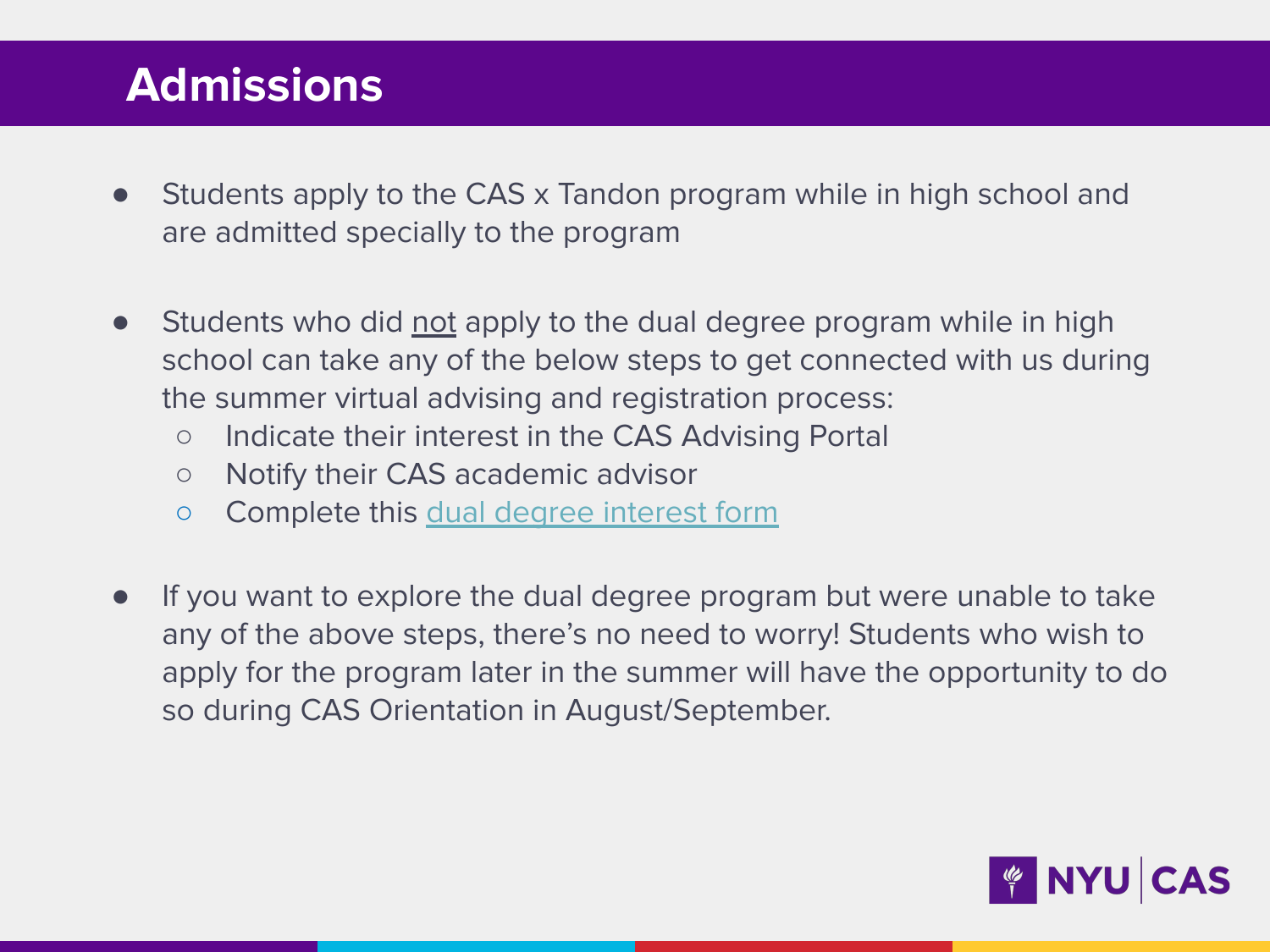### **Biology or Chemistry Majors**

#### **Fall Term:**

- Expository Writing course (EXPOS-UA) or first-year seminar course (FYSEM-UA)
- General Chemistry I & Lab (CHEM-UA 125)
- Principles of Biology I (BIOL-UA 11)
- Calculus I (MATH-UA 121) or higher-level course if eligible\*
	- Cohort Meeting (COHRT-UA 10): 0-credit biweekly first-year student meeting

\*If you receive a suitable score on certain high school exams (AP, IB HL, or A Level), you may be exempt from certain course requirements for engineering and may be able to enroll in higher level coursework: [http://cas.nyu.edu/academic-programs/bulletin/policies/admission](http://cas.nyu.edu/academic-programs/bulletin/policies/admission.html)

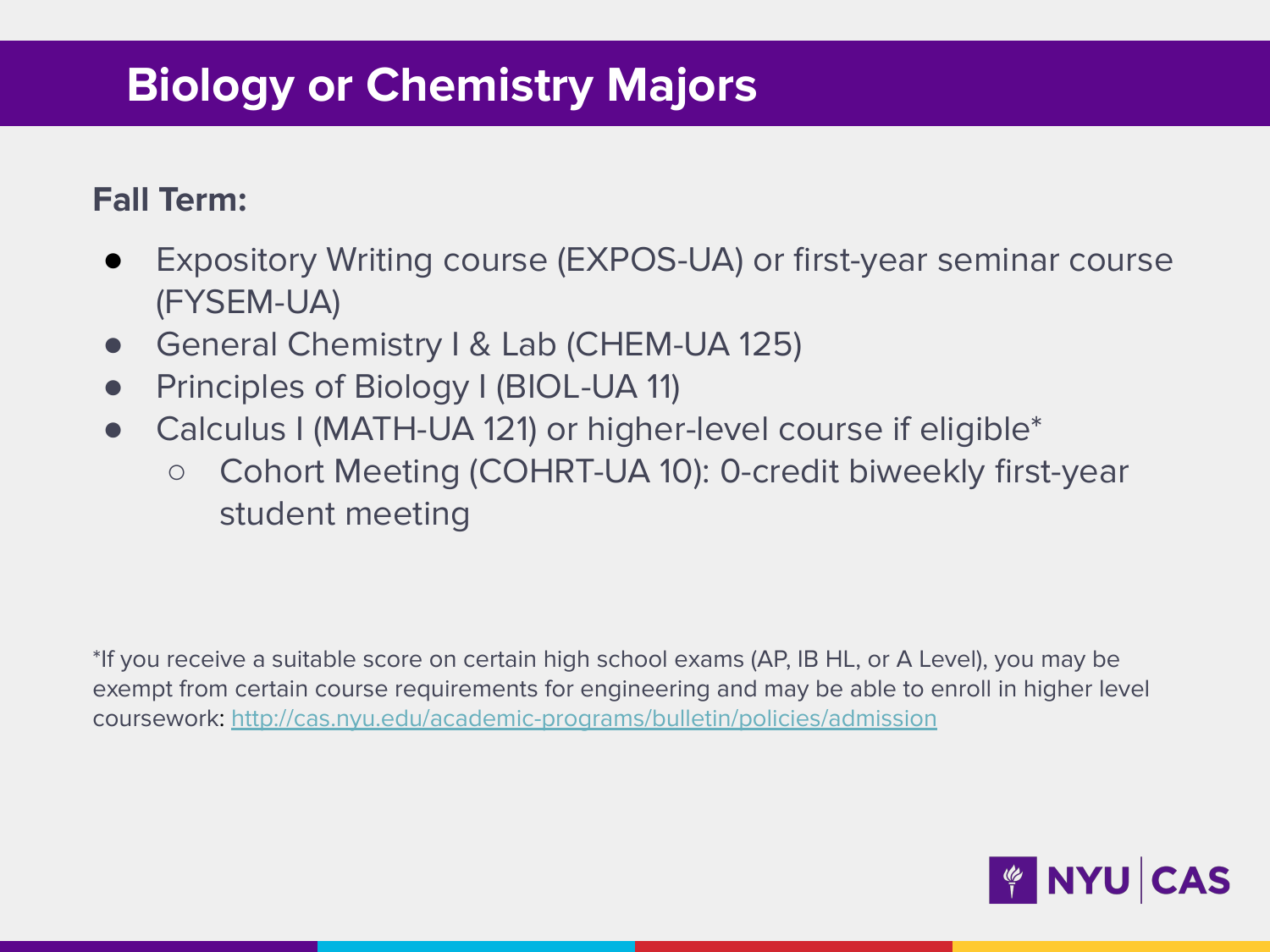## **Computer Science Major**

#### **Fall Term:**

- Expository Writing course (EXPOS-UA), or first-year seminar course (FYSEM-UA)
- Calculus I (MATH-UA 121) or higher-level course if eligible<sup>\*</sup>
- [Core Curriculum course](https://cas.nyu.edu/core.html) (CORE-UA)
- Introduction to Computer Science (CSCI-UA 101) or lower/higher-level course, based on placement^
	- Cohort Meeting (COHRT-UA 10): 0-credit biweekly first-year student meeting

\*If you receive a suitable score on certain high school exams (AP, IB HL, or A Level), you may be exempt from certain course requirements for engineering and may be able to enroll in higher level coursework: [http://cas.nyu.edu/academic-programs/bulletin/policies/admission](http://cas.nyu.edu/academic-programs/bulletin/policies/admission.html)

^ Most students will start the Computer Science major sequence with [CSCI-UA 101, Introduction to](https://cs.nyu.edu/dynamic/courses/catalog/#csci-ua0101) [Computer Science.](https://cs.nyu.edu/dynamic/courses/catalog/#csci-ua0101) Some students need preparatory courses before beginning the major; others will have advanced placement credit or transfer credit that enables them to skip certain courses in the major sequence. [You can read more about Computer Science course placement here](https://cs.nyu.edu/home/undergrad/placement.html).

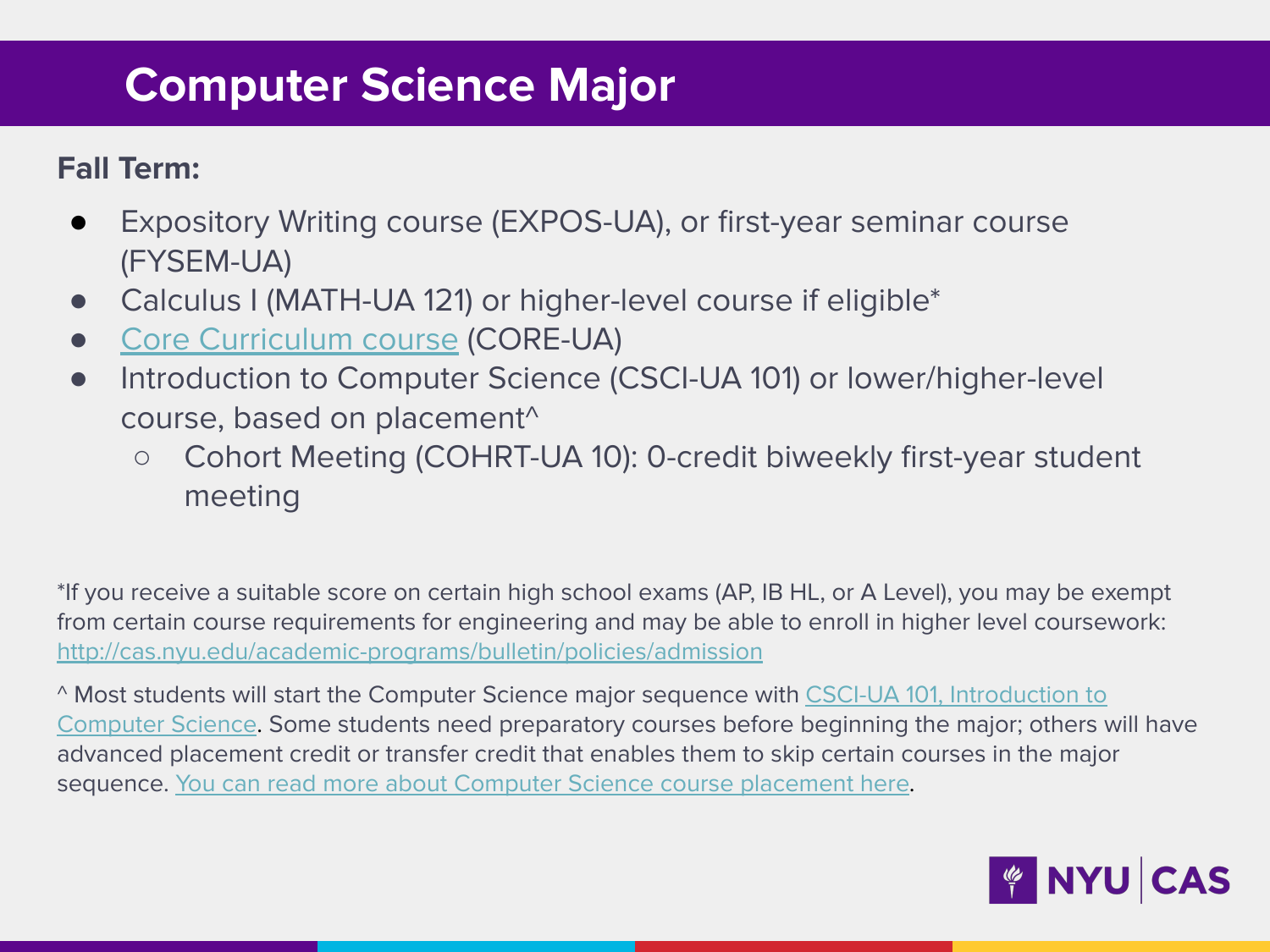#### **Mathematics or Physics Majors**

#### **Fall Term:**

- Expository Writing course (EXPOS-UA) or first-year seminar course (FYSEM-UA)
- Calculus I (MATH-UA 121) or higher-level course if eligible\*
- Physics I & Lab (PHYS-UA 91 & PHYS-UA 71) or higher-level course if eligible\*
- Introduction to Computer Science (CSCI-UA 101) or lower/higher-level course, based on placement^ for Computer Engineering students OR [Core Curriculum course](https://cas.nyu.edu/core.html) (CORE-UA) for non-Computer Engineering students
	- Cohort Meeting (COHRT-UA 10): 0-credit biweekly first-year student meeting

\*If you receive a suitable score on certain high school exams (AP, IB HL, or A Level), you may be exempt from certain course requirements for engineering and may be able to enroll in higher level coursework: [http://cas.nyu.edu/academic-programs/bulletin/policies/admission](http://cas.nyu.edu/academic-programs/bulletin/policies/admission.html)

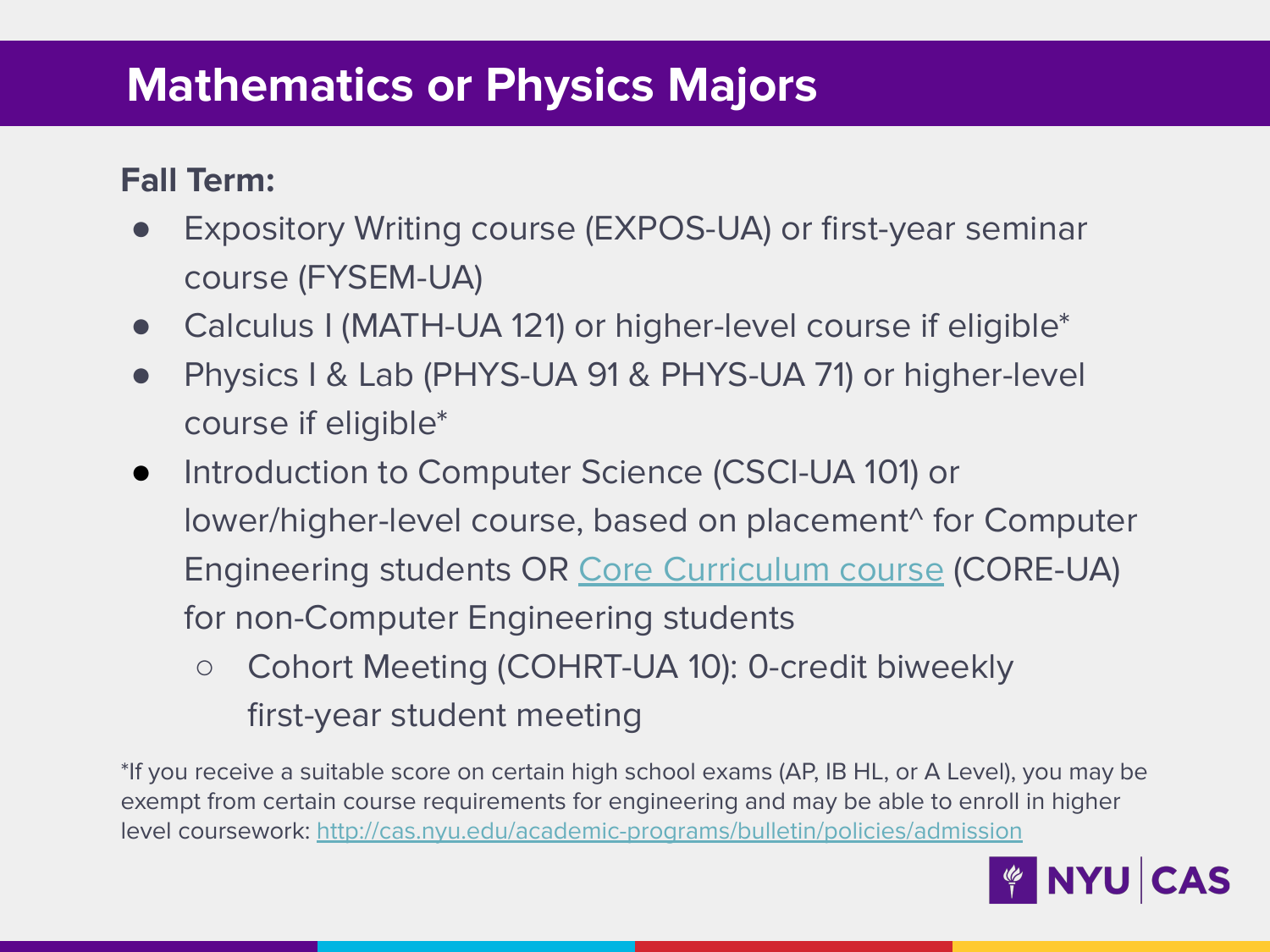### **Additional Advising Notes**

- Engineering students are exempt from the Core Foreign Language Requirement. Should students choose to no longer pursue the dual degree program at any point, they will then be required to complete the Core Foreign Language Requirement.
- Writing the Essay can be taken during the fall or spring semester of your first year. Writing for Exploration (WREX-UF 101), International Writing Workshop I (EXPOS-UA 4), and International Writing Workshop: Introduction (EXPOS-UA 3) should be taken in the fall semester. If you're unsure as to which writing course to take, speak with your CAS advisor!
- **● For Mathematics, Physics, & Computer Science dual degree majors:** When taking Physics coursework, students should take the PHYS-UA 91 & 71 sequence of Physics, and not General Physics (PHYS-UA 11)

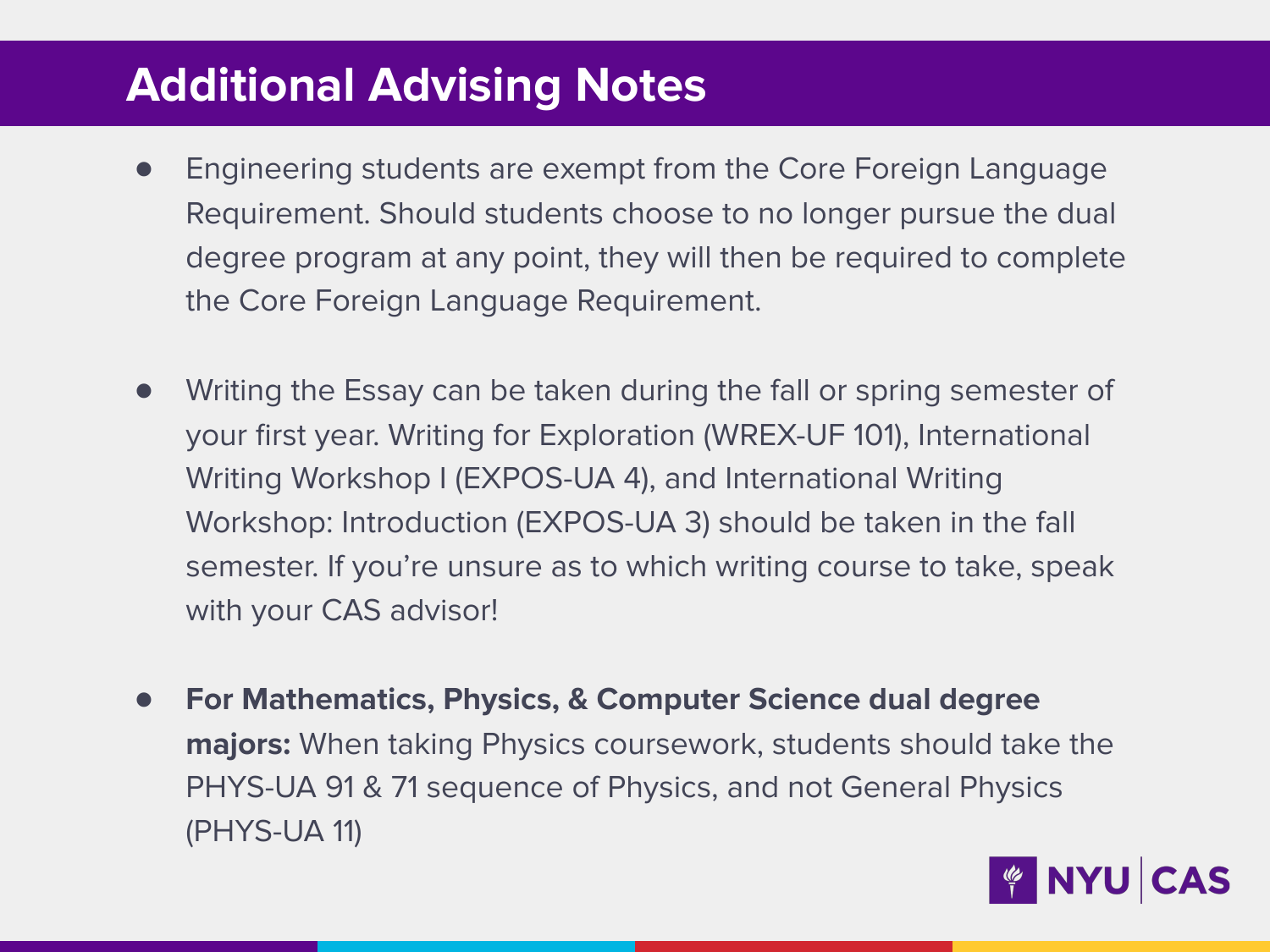#### **Next Steps**

- During your virtual advising period, your CAS academic advisor will help you choose the right courses to pursue the dual degree program. Your course schedule will be based on your high school coursework and, if applicable, certain exam scores (AP, IB HL, A Level). Calculus and Computer Science placement exams will also be available throughout the summer and before the start of the fall semester.
- The dual degree program staff will contact students interested in/accepted to the program with additional information about the program and fall course registration. During CAS Orientation, we will accept interested students who did not opt-in to the program earlier in the summer, as noted in Slide 3.